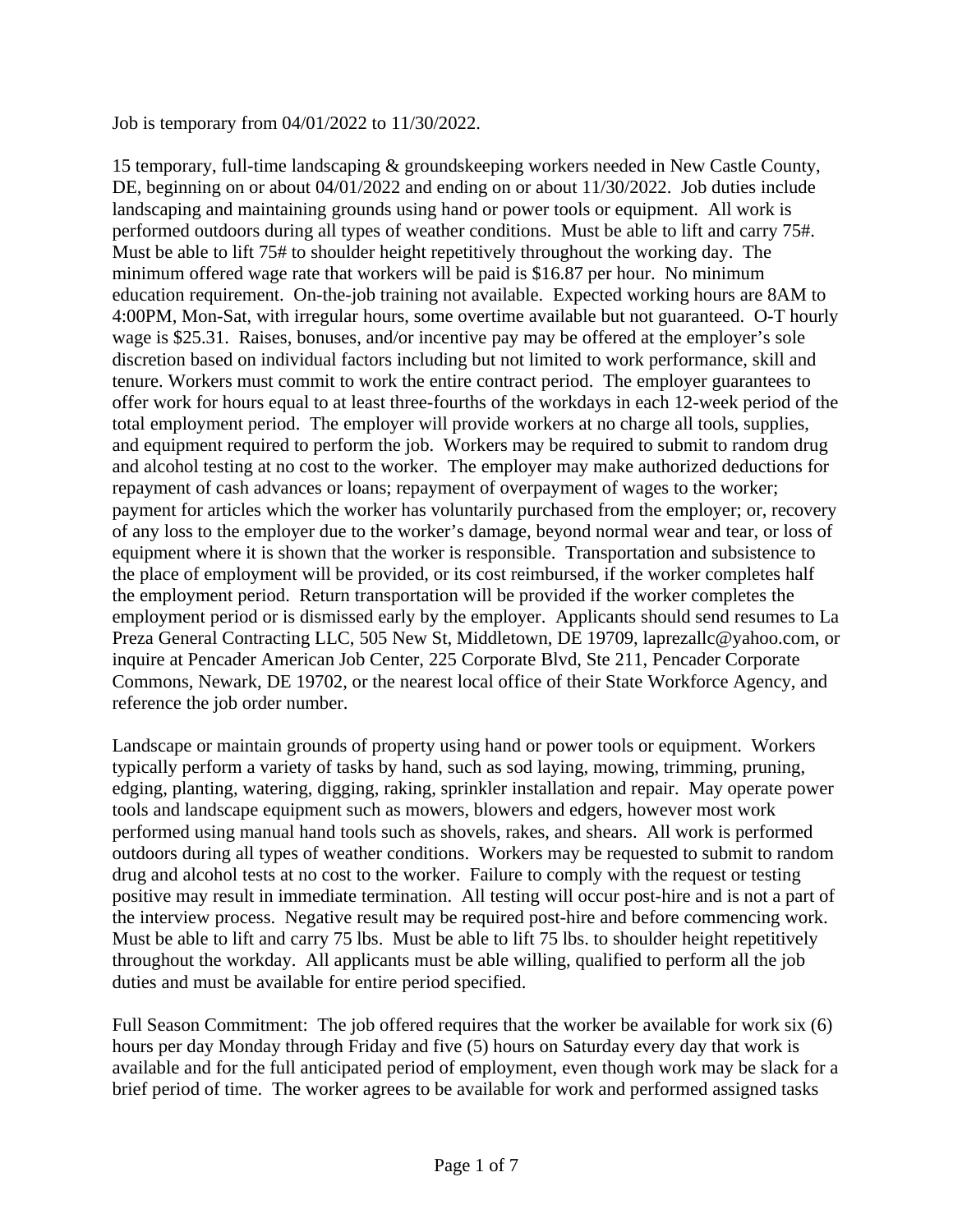whenever work is available through the full anticipated period of employment. Work available is defined as, no work required on the worker's Sabbath or Federal holidays, but work is required six (6) hours per day Monday-Friday, and five (5) hours on Saturday.

## **MORE DETAILS ABOUT PAY**:

The employer will make the following deductions from the worker's wages: FICA, Medicare and income taxes as required by law. The employer may make authorized deductions required by law; made under a court order; that are for the reasonable cost or fair value of board, lodging, and facilities furnished that primarily benefit the employee (if applicable) (board, lodging or other facilities are optional to the workers); that are amounts paid to third parties authorized by the employee or a collective bargaining agreement; repayment of cash advances or loans; repayment of overpayment of wages to the worker; payment for articles which the worker has voluntarily purchased from the employer; recovery of any loss to the employer due to the worker's damage, beyond normal wear and tear, or loss of equipment where it is shown that the worker is responsible. No deduction not required by law or primarily for the benefit of the employer will be made that brings the worker's hourly earnings below the highest of the prevailing wage, federal minimum wage, State minimum wage, or local minimum wage in effect at the time work is performed.

Workers will be paid weekly in cash or negotiable instrument payable at par. The payment will be finally and unconditionally and "free and clear". The employer will use a single workweek as its standard for computing wages due. On or before each payday employer will furnish workers one or more written earnings statements, which contain, at a minimum, (i) total earnings for the pay period; (ii) hourly rate and/or piece rate of pay; (iii) hours of employment offered to the worker (showing offers in accordance with the 3/4ths guarantee separate from any hours offered over and above the guarantee); (iv) hours actually worked by the worker; (v) itemization of all deductions from or additions to the worker's wages; (vi) if piece rates are used, the units produced daily; (vii) beginning and ending dates of the pay period; and, (viii) the employer's name, address and FEIN, all in compliance with 20 CFR § 655.20(i).

Employer guarantees to offer workers employment for a total number of work hours equal to a least three-fourths (3/4ths) of the workdays in each 12-week period (each 6-week period if the period of employment covered by the job order is less than 120 days) beginning with the first workday after the arrival of the worker at the place of employment or the advertised first date of need, whichever is later, and ending on the expiration date specified in the job order or in its extensions, if any; provided, however, that the employer's obligation under the 3/4ths guarantee ends with the last full 12-week period (or 6-week period, as appropriate) preceding the worker's voluntary abandonment or termination for cause. Details of the 3/4ths guarantee are outlined in 20 CFR § 655.20(f). For purposes of the 3/4ths guarantee, a "workday" consists of six hours daily Monday through Friday and five hours on Saturday. Workers may be offered work on federal holidays and on their Sabbath but will not be required to do so. Pursuant to 20 CFR §  $655.20(y)$ , workers who voluntarily abandon employment or are terminated for cause, and where the employer provides timely notification to OFLC and DHS, will relieve the employer for subsequent transportation and subsistence costs and the 3/4ths guarantee. All requests for leave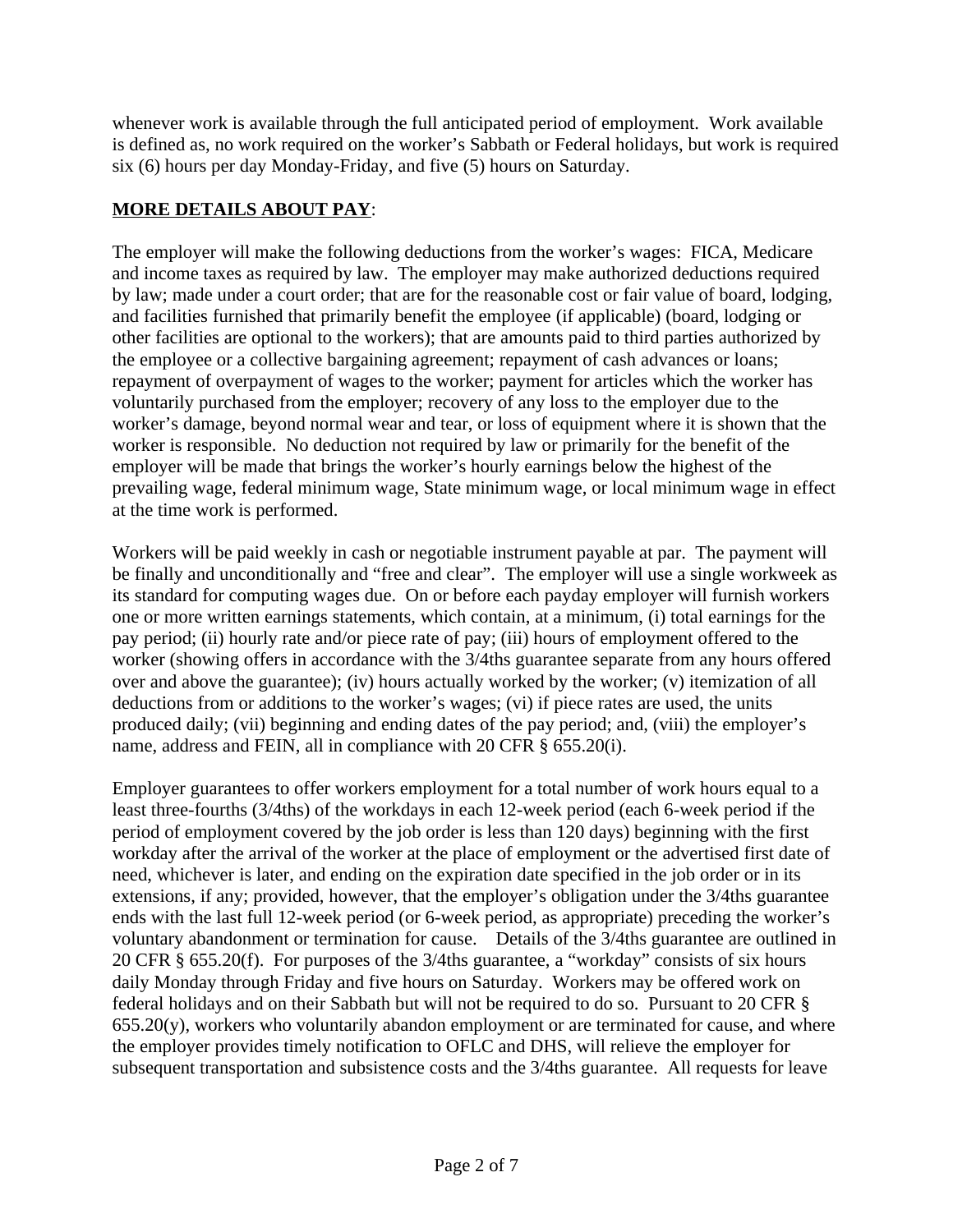of absence must be in writing. All absences will be counted towards hours offered for the purpose of computing the 3/4ths guarantee.

**TRANSPORTATION ARRANGEMENTS (20 CFR § 655.20(j)(1)(iv)):** For those workers recruited from outside the area of intended employment who are not reasonably able to return to their residence each day, transportation and subsistence expenses will be reimbursed by the employer consistent with 20 CFR §  $655.20(i)(1)$ . The amount of the transportation payment will be the most economical and reasonable common carrier transportation charge for the distances involved. The amount of the daily subsistence payment shall be no less than the maximum meal charge under 20 CFR § 655.173(a), which is currently \$13.17 per day up to \$55.00 per day, until date of publication of an annual adjustment notice in the Federal Register. These arrangements apply only to workers who are recruited from outside the area of intended employment who are not reasonably able to return to their residence each day. If during the course of the certification period, there is administrative, legislative or judicial action inconsistent with employer's obligations disclosed hereunder, then, and in that event, the employer reserves the right to follow the new employer obligations as soon as they become effective.

Transportation to place of employment. If the worker completes fifty percent (50%) of the work contract period, employer will reimburse worker for reasonable costs incurred by the worker for transportation and daily subsistence from the place from which the worker has come to work for the employer to the employer's place of employment. The amount of the transportation payment will be the most economical and reasonable common carrier transportation charge for the distances involved. The amount of the daily subsistence payment shall be no less than the maximum meal charge under 20 CFR § 655.173(a), which is currently \$13.17 per day up to \$55.00 per day, until date of publication of an annual adjustment notice in the Federal Register. These arrangements apply only to workers who are recruited from outside the area of intended employment who are not reasonably able to return to their residence each day.

Transportation from last place of employment. If the worker completes the period of employment covered by the job order (not counting any extensions), or if the worker is dismissed for any reason before the end of the period, and the worker has no immediate subsequent H-2B employment, the employer will provide or pay at the time of departure for the worker's reasonable costs of return transportation and daily subsistence from the place of employment to the place from which the worker, disregarding intervening employment, departed to work for the employer. If the worker has contracted with a subsequent employer who has not agreed in its job order to provide or pay for the worker's transportation and daily subsistence expenses from the employer's worksite to such subsequent employer's worksite, the employer must provide or pay for that transportation and subsistence. If the worker has contracted with a subsequent employer who has agreed in its job order to provide or pay for the worker's transportation and daily subsistence expenses from the employer's worksite to such subsequent employer's worksite, the subsequent employer must provide or pay for such expenses. The amount of the transportation payment will be the most economical and reasonable common carrier transportation charge for the distances involved. The amount of the daily subsistence payment shall be no less than the maximum meal charge under 20 CFR § 655.173(a), which is currently \$13.17 per day up to \$55.00 per day, until date of publication of an annual adjustment notice in the Federal Register.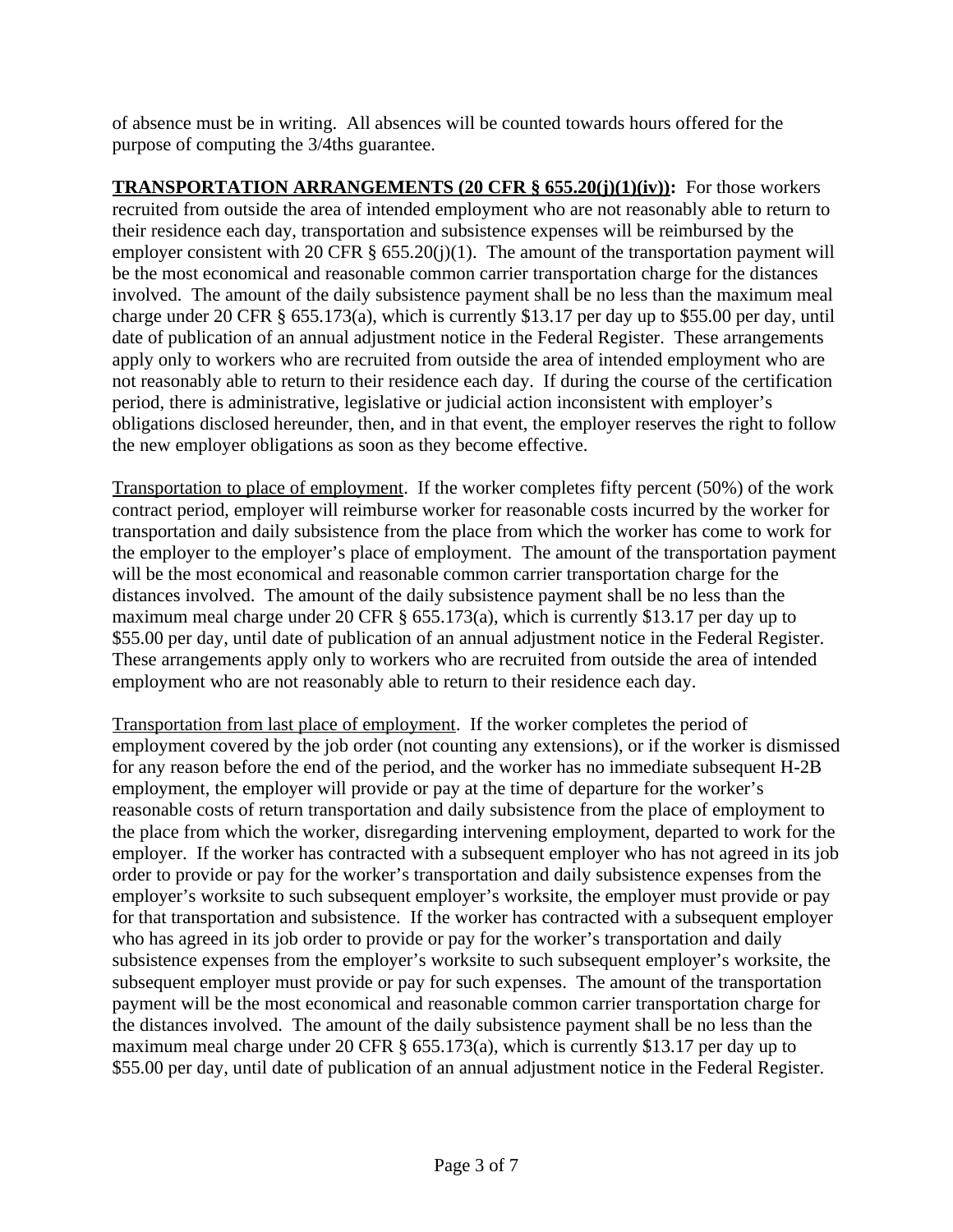These arrangements apply only to workers who are recruited from outside the area of intended employment who are not reasonably able to return to their residence each day.

Employer-provided transportation. All employer-provided transportation will comply with all applicable federal, State and local laws and regulations, in accordance with 20 CFR § 655.20(j) (1)(iii). Employer-provided transportation will meet, at a minimum, the same vehicle safety standards, driver licensure requirements, and vehicle insurance as required under 49 CFR parts 390, 393, and 396. The use of employer-provided transportation is voluntary; no worker is required as a condition of employment to use transportation offered by the employer.

Visa fees. For an alien admitted to work for the employer under an H-2B temporary visa, the employer will reimburse the alien worker on the regularly scheduled payday at the end of the first workweek after the worker arrives at the place of employment to commence work for the employer, all visa, visa processing, border crossing, and other related fees (including those mandated by the U.S. government) incurred by the H-2B worker, but not for passport expenses or other charges primarily for the benefit of the worker, in compliance with 20 CFR § 655.20(j) (2)

## **OTHER REQUIRED ASSURANCES, CONDITIONS OF EMPLOYMENT, AND CLARIFICATIONS:**

REQUIRED ASSURANCES: The employer agrees to abide by the H-2B regulations at 20 CFR part 655, subpart A. The employer adopts and incorporates by reference all required assurances and obligations set out at 20 CFR §§ 655.18 and 655.20. To the extent there is any discrepancy between this job order, the required assurance and obligations, or the Immigration and Nationality Act (the "INA") and any applicable H-2B regulations, then the INA and the applicable H-2B regulations consistent with the INA shall always control.

PROHIBITION AGAINST PREFERENTIAL TREATMENT. The employer offers to U.S. workers no less than the same benefits, wages, and working conditions that the employer is offering, intends to offer, or will provide to H-2B workers. Employer will not impose on U.S. workers any restrictions or obligations that will not be imposed on the employer's H–2B workers.

ASSURANCE OF BONA FIDE JOB REQUIREMENTS. Each job qualification and requirement listed in this job order is bona fide and consistent with the normal and accepted qualifications and requirements imposed by non-H-2B employers in the same occupation and area of intended employment.

CONDITION OF EMPLOYMENT: All applicants must be qualified to perform all the work described and must be available for the entire anticipated period of employment. The job offered is temporary and full-time only for the stated anticipated period of employment and any approved extension thereof. There is no offer or guarantee to be recalled for future employment except for the employer's assurance that it will contact certain former U.S. workers, including those who have been laid off within 120 calendar days before the date of need (except those who were dismissed for cause or who abandoned the worksite), employed by the employer in the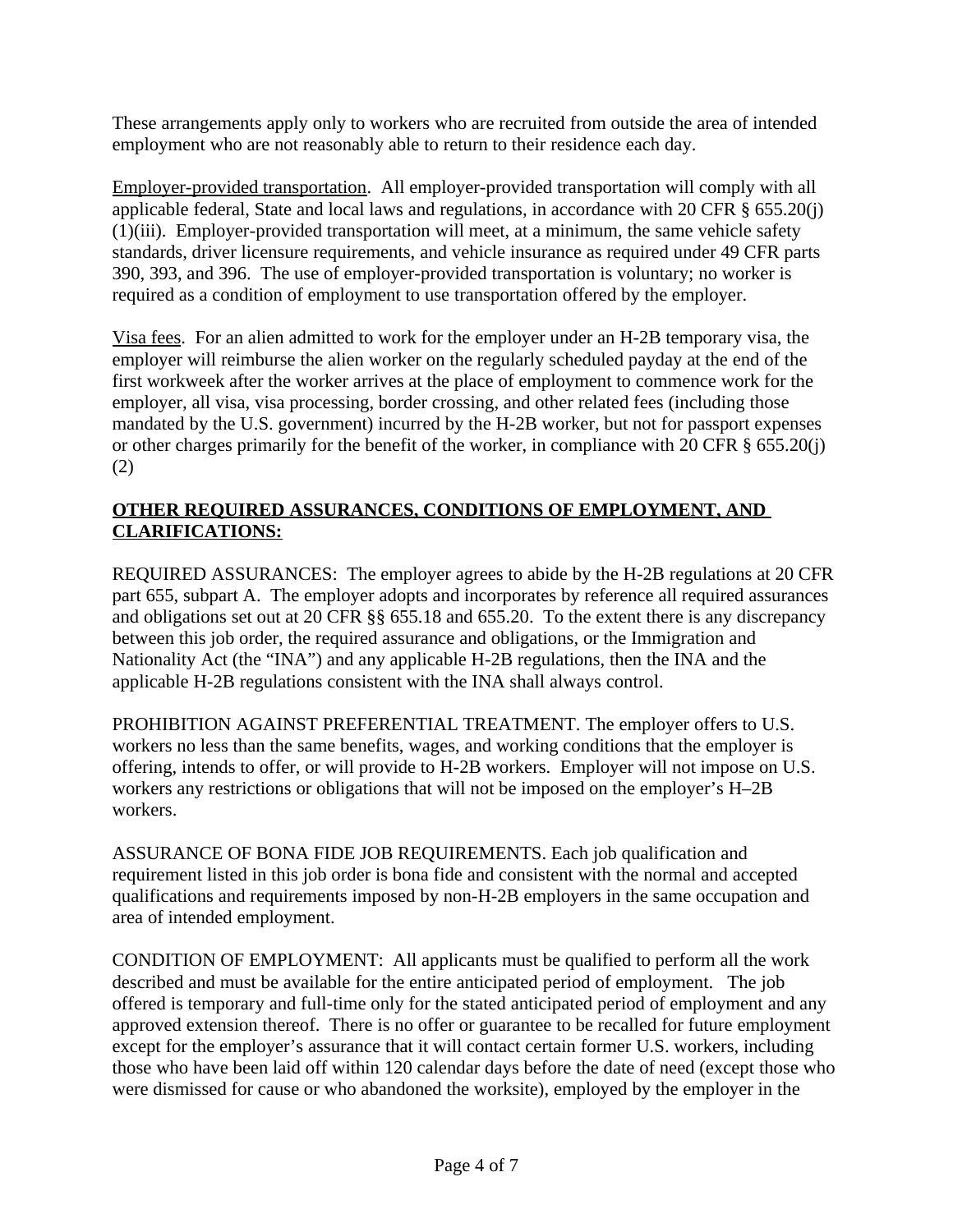occupation at the place of employment during the previous year, disclose the terms of the job order, and solicit their return to the job, consistent with 20 CFR § 655.43.

EARNINGS RECORDS: Accurate and adequate earnings records will be kept in accordance with 20 CFR § 655.20(i)(2). All records and documents listed under 20 CFR § 655.56 and 29 CFR part 503 will be available to the Administrator, WHD within 72 hours following request by the WHD so that the Administrator, WHD may copy, transcribe, or inspect them.

CONTRACT IMPOSSIBILITY: The employer may terminate the job order of any worker whose services are no longer required for reasons beyond the control of the employer due to fire, weather, or other Act of God or similar unforeseeable man-made catastrophic event that is wholly outside the employer's control that makes the fulfillment of the job order impossible. Whether such an event constitutes a contract impossibility will be determined by the Certifying Officer. In the event of such termination, the employer will fulfill a three-fourths guarantee for the time that has elapsed from the later of the start date or the first workday after the arrival of the worker at the place of employment to the time of its termination. Reasonable efforts will be made to transfer a worker terminated for contract impossibility to other comparable employment acceptable to the worker and consistent with existing immigration law, as applicable. If such transfer is not affected, the employer must return the worker, at the employer's expense, to the place from which the worker (disregarding intervening employment) came to work for the employer, or transport the worker to the worker's next certified H-2B employer, whichever the worker prefers. Transportation arrangements apply only to those workers who came to work for the employer from outside the area of intended employment who are not reasonably able to return to their residence each day.

TERMINATIONS: The employer may terminate the worker with notification to the appropriate federal agencies if the worker: (a) refuses without justified cause to perform work for which the worker was recruited and hired; (b) commits serious acts of misconduct; (c) hinders another worker's productivity; (d) malingers or otherwise refuses without justified cause to perform as directed the work for which the worker was recruited and hired; (e) provides other lawful jobrelated reason(s) for termination of employment; (f) abandons his employment; (g) fails to meet applicable production standards when production standards are applicable; (h) falsifies identification, personnel, medical, production, or other work-related records; (i) fails or refuses to take an alcohol or drug test; (j) employer discovers a criminal conviction record or status as a registered sex offender that employer reasonably believes will impair the safety and/or living conditions of other workers; (k) commits an act or acts of insubordination, including the failure to regard employer's authority; (l) lies or provides a false statement to the employer; (m) collects any money or other thing of value from prospective employees or current employees in order for the payor to work for this employer; (n) violation of employer's safety rules; (o) unauthorized or illegal possession, use or sale of alcohol or controlled substances on employer's premises or during working hours, while engaged in work activities or in employer's vehicles; (p) unauthorized or illegal possession, use or sale of weapons, firearms, or explosives on employer's premises or in employer's vehicles; (q) theft or dishonesty; (r) inappropriate physical contact; (s) harassment; (t) discrimination or retaliation; (u) disrespect toward fellow workers, visitors or other members of the public; (v) performing outside work or use of employer's property, equipment or facilities in connection with outside work while on employer's time; (w) poor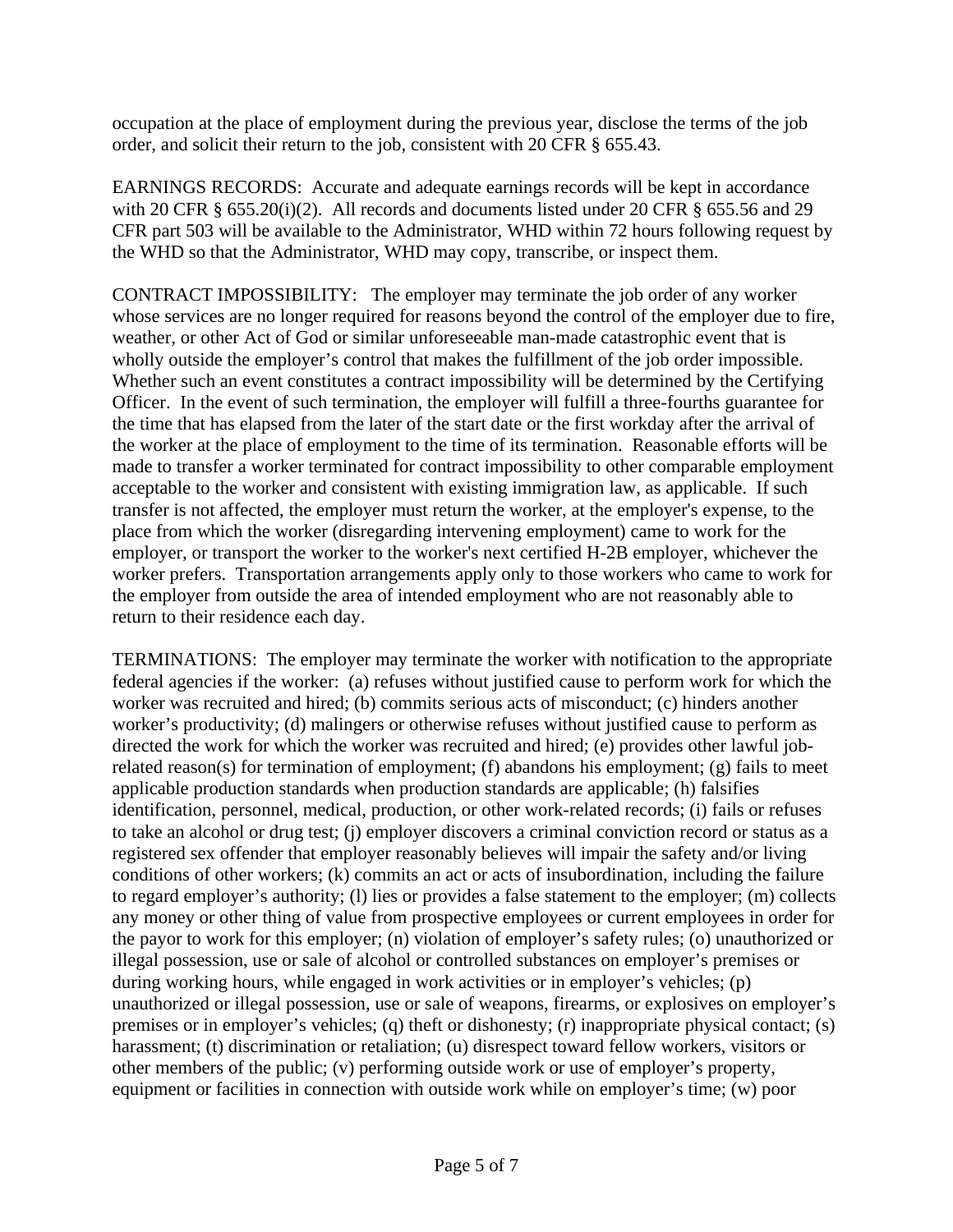attendance or poor performance. The grounds for immediate termination listed above are not all inclusive. All termination decisions will be based on an assessment of all relevant factors.

## REPORTING ABANDONMENT OR TERMINATION OF EMPLOYMENT:

The employer will report H-2B and corresponding workers who, a) voluntarily abandon employment before the end date of the period of employment, or b) workers who are terminated for cause, to OFLC, and H-2B workers to the Department of Homeland Security, in writing or other approved method, not later than two (2) work days after the abandonment or termination is discovered by the employer. Abandonment will be deemed to begin after a worker fails to report for work at the regularly scheduled time for five (5) consecutive working days without the consent of the employer. The employer will not be responsible for providing or paying for reported workers a) subsequent transportation and subsistence expenses, and b) the worker will not be entitled to the 3/4ths guarantee. The employer's obligation to guarantee 3/4ths of the work ends with the last full 12-week period (or 6-week period, as appropriate) preceding the worker's voluntary abandonment or termination for cause.

PROOF OF CITIZENSHIP: All workers hired under this job order will be required to provide documentation attesting to United States citizenship or legal status to work in the United States.

DISCLOSURE OF JOB ORDER: Employer will provide to a prospective H–2B worker outside of the U.S. no later than the time of application for a visa, or to a worker in corresponding employment no later than on the first day of work, a copy of the job order including any subsequent approved modifications, in a language understood by the worker, as necessary and reasonable. For an H–2B worker changing employment from an H–2B employer to a subsequent H–2B employer, the copy will be provided no later than the time an offer of employment is made by the subsequent H–2B employer. The job order may be translated into a language understandable to the worker, however the English version of the job order shall always control.

OTHER: During the period of employment, the employer will comply with all applicable federal, State and local employment-related laws and regulations, including health and safety laws. Employer is an Equal Employment Opportunity Employer and will offer United States workers at least the same opportunities, wages, benefits, and working conditions as those which the employer offers or intends to offer non-immigrant workers.

EMPLOYER FURNISHED TOOLS, SUPPLIES AND EQUIPMENT: The employer will furnish, without cost, all tools, supplies, or equipment required to perform the duties assigned, in accordance with 20 CFR§ 655.20(k) .

SUBSTANCE ABUSE POLICY: The use or possession or being under the influence of illegal drugs or alcohol during working time is prohibited. Workers may be requested to submit to random drug or alcohol tests at no cost to the worker. Failure to comply with the request or testing positive may result in immediate termination.

PROHIBITIONS AGAINST WORKERS PAYING FEES: In accordance with 20 CFR § 655.20(o), the employer and its agents have neither sought nor received payment of any kind from any prospective H-2B employee for any activity related to obtaining H-2B labor